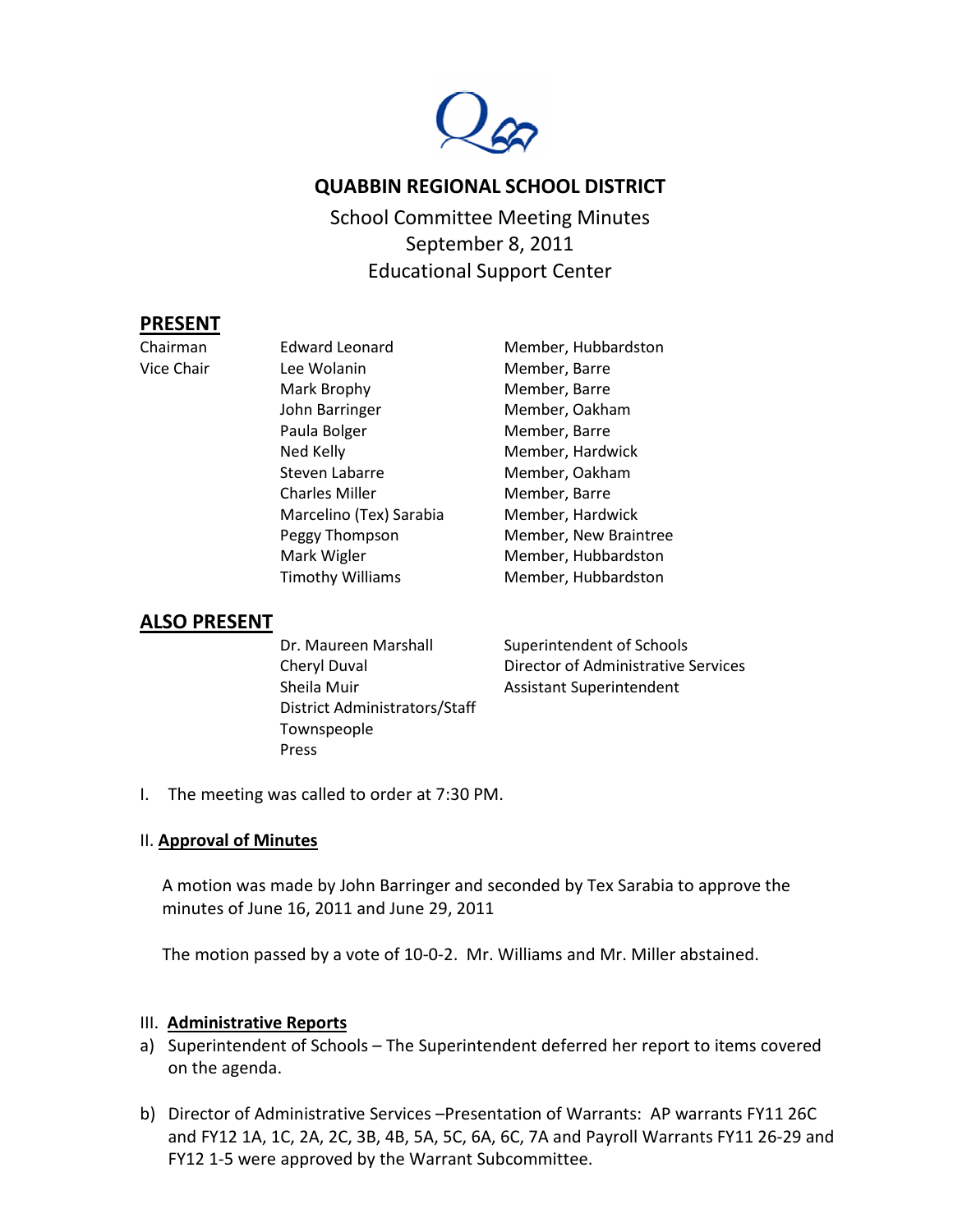- c) Teachers Advisory Council Dennis Dextradeur reported no problems with the new traffic pattern at the middle/high school due to the construction project. No other special events to present at this time.
- d) Student Advisory Council –No report was given.

### IV. **Subcommittee Reports**

- a) Administrative Review Subcommittee No report was given.
- b) Alternative Funding Adhoc Subcommittee No report was given.
- c) Barre Building Subcommittee –No report was given.
- d) Central Office Subcommittee Lee Wolanin reported on the Central Office Subcommittee meetings held over the summer. The meetings were held in executive session for the purpose of discussing a grievance with a paraprofessional. The matter was referred to the Superintendent and the grievance has been resolved.
- e) Collective Bargaining Subcommittee –Mark Brophy reported that the Collective Bargaining Subcommittee continues to meet with collective bargaining groups.
- f) Plants & Facilities Subcommittee The Supt. reported that the atrium roof project is on schedule. She commended the staff, students and cafeteria staff for their patience and understanding in dealing with changes in traffic patterns, and closure of sections of the building during the construction.
- g) Policy, Review and Reform Subcommittee Next meeting scheduled for October 3, 2011 may be rescheduled due to a conflict with Tastefully Quabbin event.
- h) Special Education Subcommittee The Superintendent introduced Kristin Campione, Interim Director of Pupil Personnel.
- i) Technology Subcommittee –Tim Williams reported that a meeting will be scheduled in late September or early October to meet with the new Director of Technology.
- j) Budget Subcommittee Mark Brophy summarized the events to-date relative to the budget process. As a result of the recent defeat of the budget in New Braintree and Oakham, the Budget Subcommittee met on September  $7<sup>th</sup>$  to discuss concerns by town representatives relative to the FY12 budget. No recommendations were made and the Subcommittee deferred to the Superintendent for further clarification on the STM votes.

A discussion ensued.

Mr. Leonard stated that the objection from New Braintree and Oakham Town Officials that no accommodations were made was incorrect. The Committee reduced the budget by \$1.3 million including 13 eliminated positions.

Supt. Marshall informed the Committee that because the special town meeting warrant articles in Oakham & New Braintree were in question, the DESE recommended the District consult with legal counsel. The Administration contacted Attorney Edward Lenox who specializes in regional school district issues.

Supt. Marshall introduced Attorney Lenox who briefly reviewed his work experience relative to regional school districts. Attorney Lenox stated that he had reviewed the budget process and procedures followed by the school district and the special town meeting warrants and votes in Oakham and New Braintree.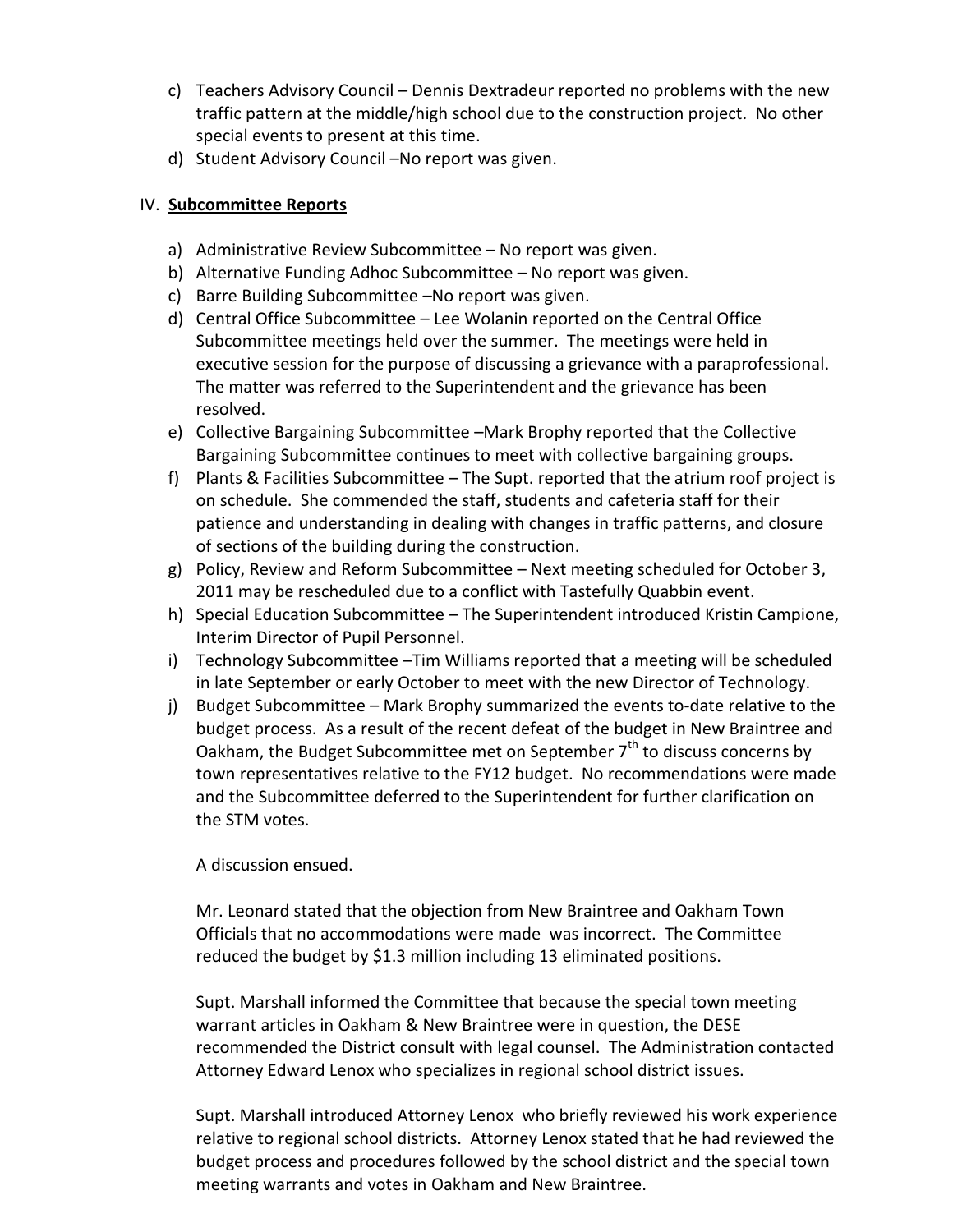Attorney Lenox briefly reviewed MGL Chapter 71, Section 16B as it relates to the regional school district budget process.

Attorney Lenox stated that in his opinion the towns of New Braintree and Oakham did not fulfill their statutory obligation and violated state law (Chapter 71, Section 16B) and DESE regulations by not presenting voters with the school district's recommended figure at Special Town Meeting. He said that both votes taken at the August STM's constituted inaction and could be deemed as approving the budget. He said the Committee could bring the matter to Superior Court to seek a declaratory judgment or resubmit the budget to the two towns.

The Superintendent stated that the process should not be sullied by inappropriate warrant articles and recommended the Committee not consider legal action but ask the towns to follow the process.

Committee Members asked the Superintendent if the Administration was given an opportunity to speak at the Special Town Meetings. The Superintendent stated that in New Braintree no one from the school district was allowed to speak on the budget and a motion to move the question was immediately made and a vote taken. In Oakham, the Town placed a different number on the floor. The school district was again not given an opportunity to speak before a vote was taken.

A motion was made by Mark Brophy and seconded by Paula Bolger pursuant to MGL Chapter 71, Section 16B, after reconsidering the FY12 budget on the basis of issues raised during member towns' special town meetings, move to approve the FY12 budget in the amount of \$30,270,641.

A discussion ensued.

Member Steven Labarre stated that he believed the towns' intentions were clear and anticipated the budget would be once again rejected if not lowered by the Committee.

Member Lee Wolanin stated that he found the violation of the spirit of the law by the Towns' to be offensive.

Member Steven Labarre stated that he did not feel it was the towns' intent to violate the law.

Chairman Leonard stated that as a matter of good faith, the Committee should resubmit the budget and settle the matter without going to court.

A roll call vote on the motion was taken:

Paula Bolger-yes; Mark Brophy-yes; Charles Miller-yes; Lee Wolanin-yes; Ned Kellyyes; Tex Sarabia-yes; Mark Wigler-yes; Timothy Williams-yes; Peggy Thompson-yes; John Barringer-yes; Steven Labarre-yes; Chairman Leonard-yes.

The motion passed unanimously.